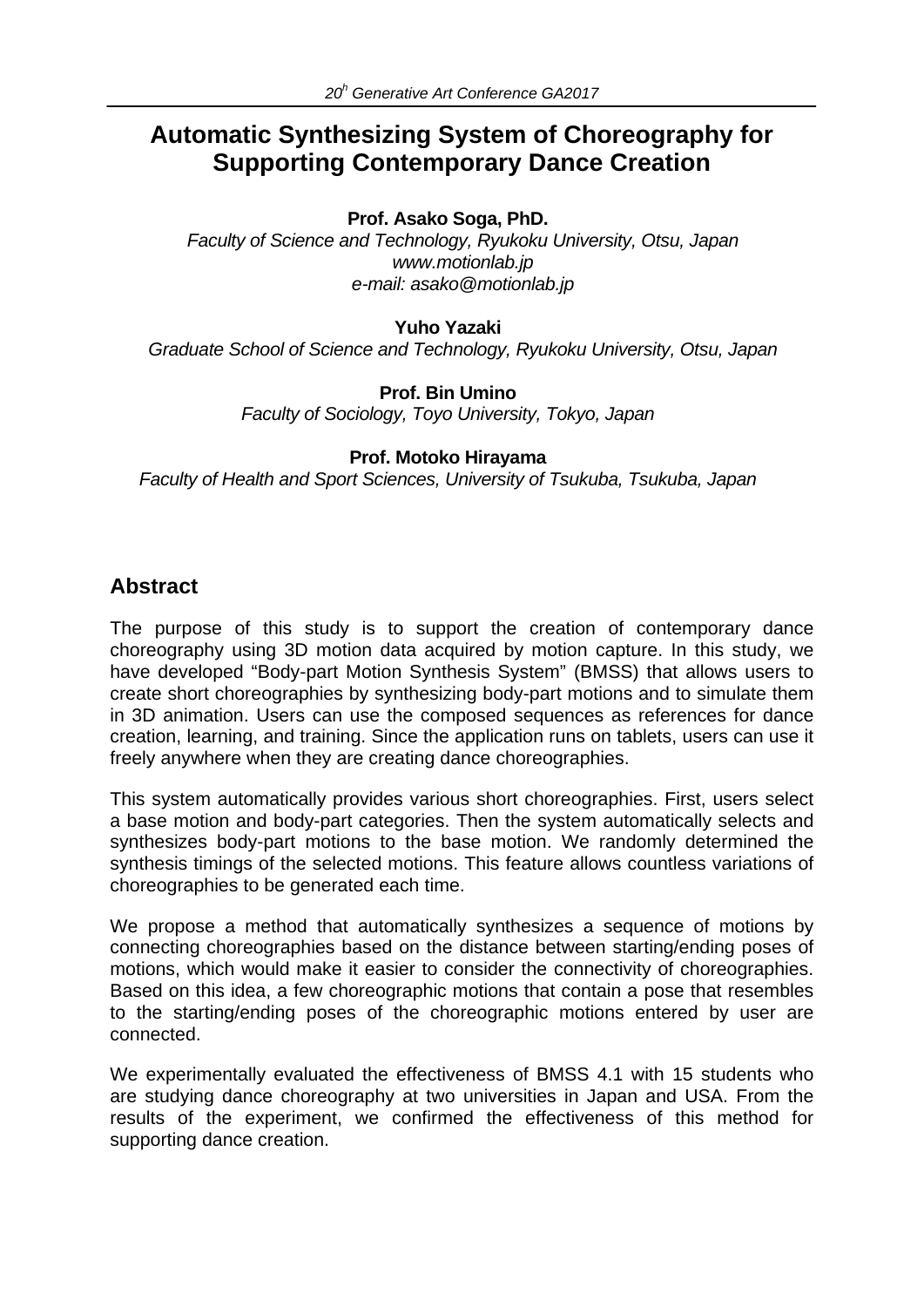## **1. Introduction**

The purpose of this study is to support the creation of dance choreography using 3D motion data acquired by motion capture. We have been developing interactive simulation systems for dance using dance-motion archives. Automatic composition for ballet [1], contemporary dance [2], and hip-hop dance [3] using the motion clips of the whole body have already been developed in our project [4].

We developed Body-part Motion Synthesis System (BMSS) that allows users to create short choreographies by synthesizing body-part motions and to simulate them in 3D animation [5]. Since creating complex choreographies is very time-consuming, the BMSS version 3.0 supports the automatic synthesis of body-part motions to reduce the time needed to create them [6]. We experimentally verified its usability for choreographic education with contemporary dance majors [7]. In BMSS version 4.0, we improved it to interactively connect the short choreographic motions and play them as sequences. We probed its usability for choreographic creation by four professional choreographers [8]. This paper describes the latest version of BMSS with automatic generation of phrases and its evaluation.

There are some related works on computational dance study. Some research used dance notation and developed software applications [9, 10]. With this software, users can simulate already captured or precisely described dance animation. However, it is difficult to use these applications to compose original dances. A dance simulation system using 3D motion data with handwritten sketch inputs was developed [11]. However, it is also difficult to compose creative and effective choreographies using this system because the number of dance motions is limited. Our proposed software allows users to create an unlimited number of different varieties of dance movements.

Some studies have been made on synthesizing motions automatically using motion data. For motion combinations, one study automatically connected the basic motions of Japanese Noh and previewed them in 3DCG animation [12]. Other study focused on the synthesis of novel motion sequences from a database of motion capture examples using a statistical model [13]. Other study addressed motion synthesis using music, such as synthesizing dance motions based on emotions and the contents of a piece of music [14]. These studies generated natural motions by connecting or synthesizing multiple motions automatically based on rules. However, we support creation that targets contemporary dance without style or traditional manner restrictions. Rather than natural motions, our proposed system generates unexpected motions that are helpful for dances and choreographers.

# **2. BMSS**

Figure 1 shows the Graphical User Interface (GUI) of BMSS version 4.1. This system automatically provides various short choreographic motions called Unit. First, users select a base motion and body-part categories. Then the system automatically selects and synthesizes body-part motions to the base motion. The system randomly determined the synthesis timings of the selected motions. This feature allows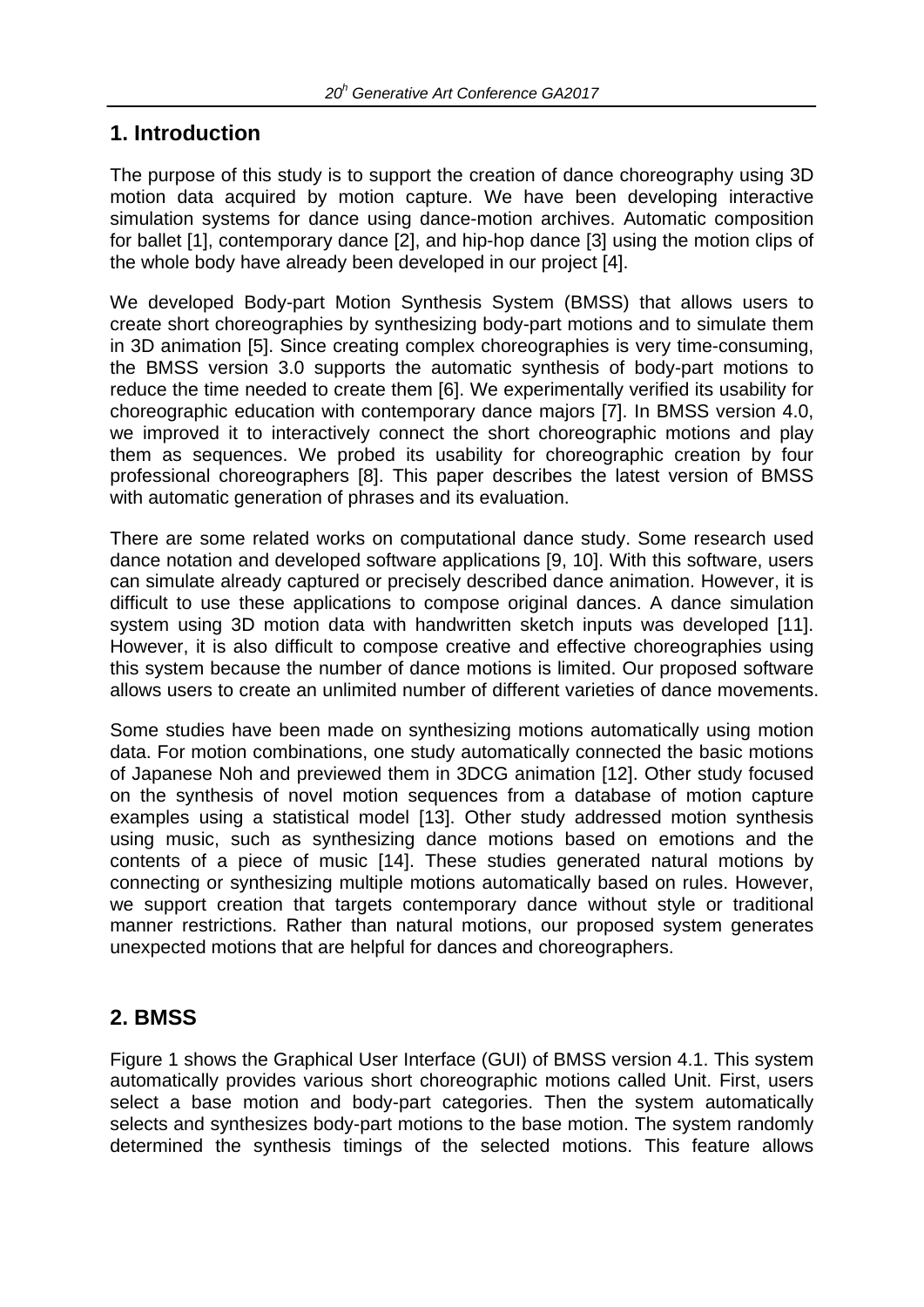countless variations of Units to be generated each time. The generated Units can be displayed as animation using 3DCG characters. Users can control the camera view or the playback speed of the animation. Favorite Units can be saved, composed, and played as Sequences of dance on timelines. A smooth transition to/from the synthesized motion, with the base motion's corresponding body-part, is achieved at the start and end timings of the synthesis to display them naturally.



*Figure 1. GUI of BMSS 4.1.*

In order to consider the connectivity of Units, we suggest the automatic generation of Phrases, which are automatically generated combinations of some Units. User can create a Sequence by selecting some of the saved Units or the generated Phrases. Figure 2 shows examples of Unit, Phrase, and Sequence.



*Figure 2. Examples of Unit, Phrase, and Sequence.*

Users can use the composed Sequences as references for dance creation, learning, and training. Since the application runs on tablets, users can use it freely anywhere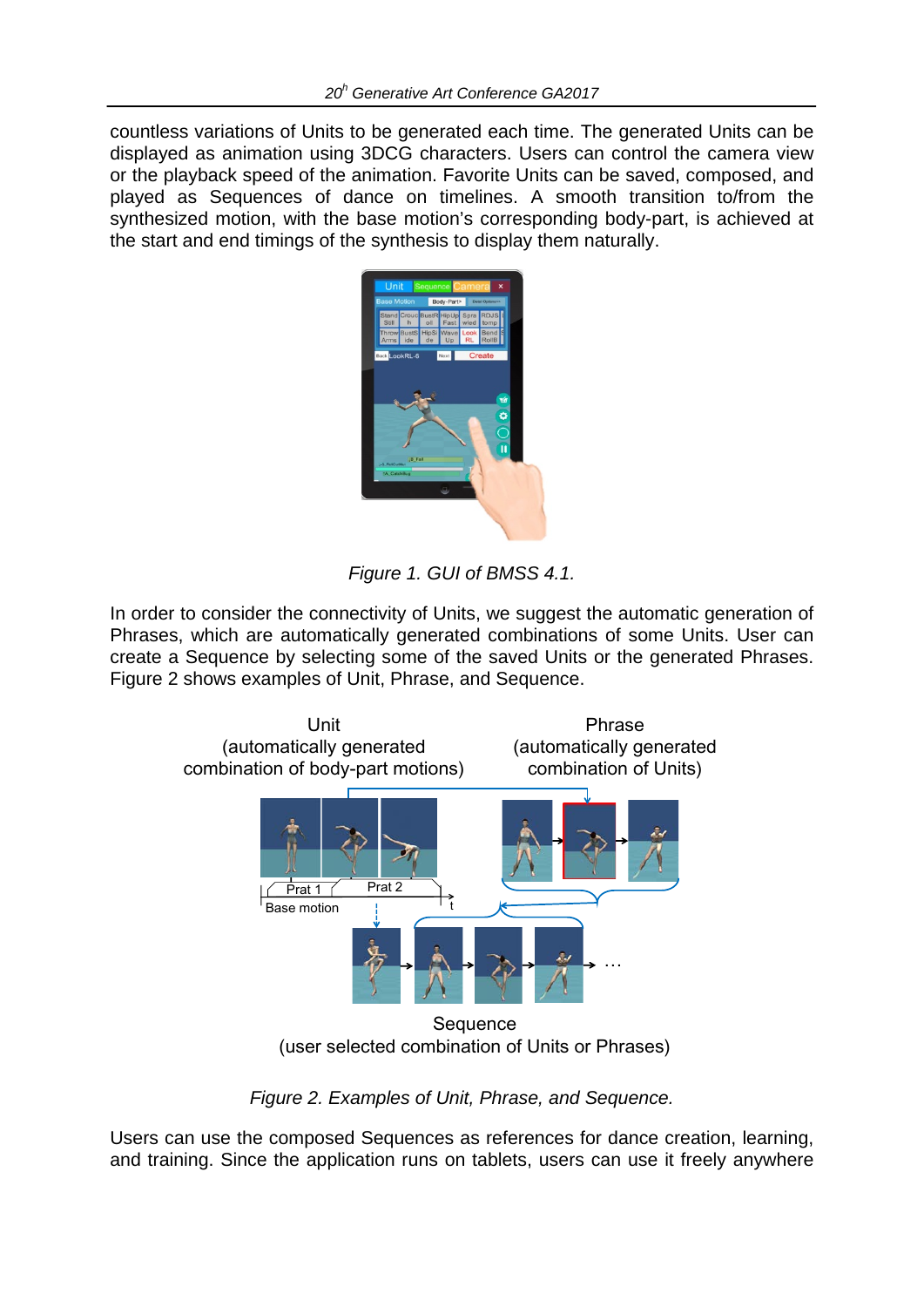when they are creating dance choreographies. This provides an opportunity to develop new ideas for choreography creation. Occasionally, impossible and/or unnatural dance motions are created, but users do not have to completely reproduce actual motions in the 3DCG characters. They can incorporate various arrangements and ideas in their generated motions without our application by adopting such techniques as horizontal inversion and devising motions for the hands and feet to simplify balance.

## **3. Automatic Synthesizing Methods**

#### **3.1. Motion data**

Motions are provided as short motion clips that were captured by motion capture from performances by professional dancers. Each motion clip consists of simple and uncombined movements. Each motion's potential for synthesis is analysed and separated into three main categories: Base, Blend, and Body-part.

The motion clips of the Base category are the whole-body movements that form the basis of the created choreographic motions. Motions that involve the whole body, like standing upright or one-leg balance, are assigned to this group. The Base category includes the sub-categories such as Stand, Move, Jump, Turn, and Floor. The motion clips of the Blend category are the whole-body movements that can be blended with the Base motion clips. This group mainly consists of hip movements like jumping and twisting, that which are made more effective by blending them together with other motions. The motion clips of the Body-part category are the body-part movements that replace the body-part movements of the Base motion clips. The Body-part category includes the sub-categories of body parts, such as Body, L-Leg (Left-Leg), Shoulders, Arms, and Neck. Only L-Leg motions are prepared as the replaceable leg motions, since unnatural motions can be generated when both legs' motions are replaced. Moreover, during performance of the choreography, users can horizontally invert these leg motions to the right side. Figure 3 illustrates body-part categories. The number of motion clips included in each category is shown in Table 1. There are 167 motion clips in total.



*Figure 3. Body-part categories.*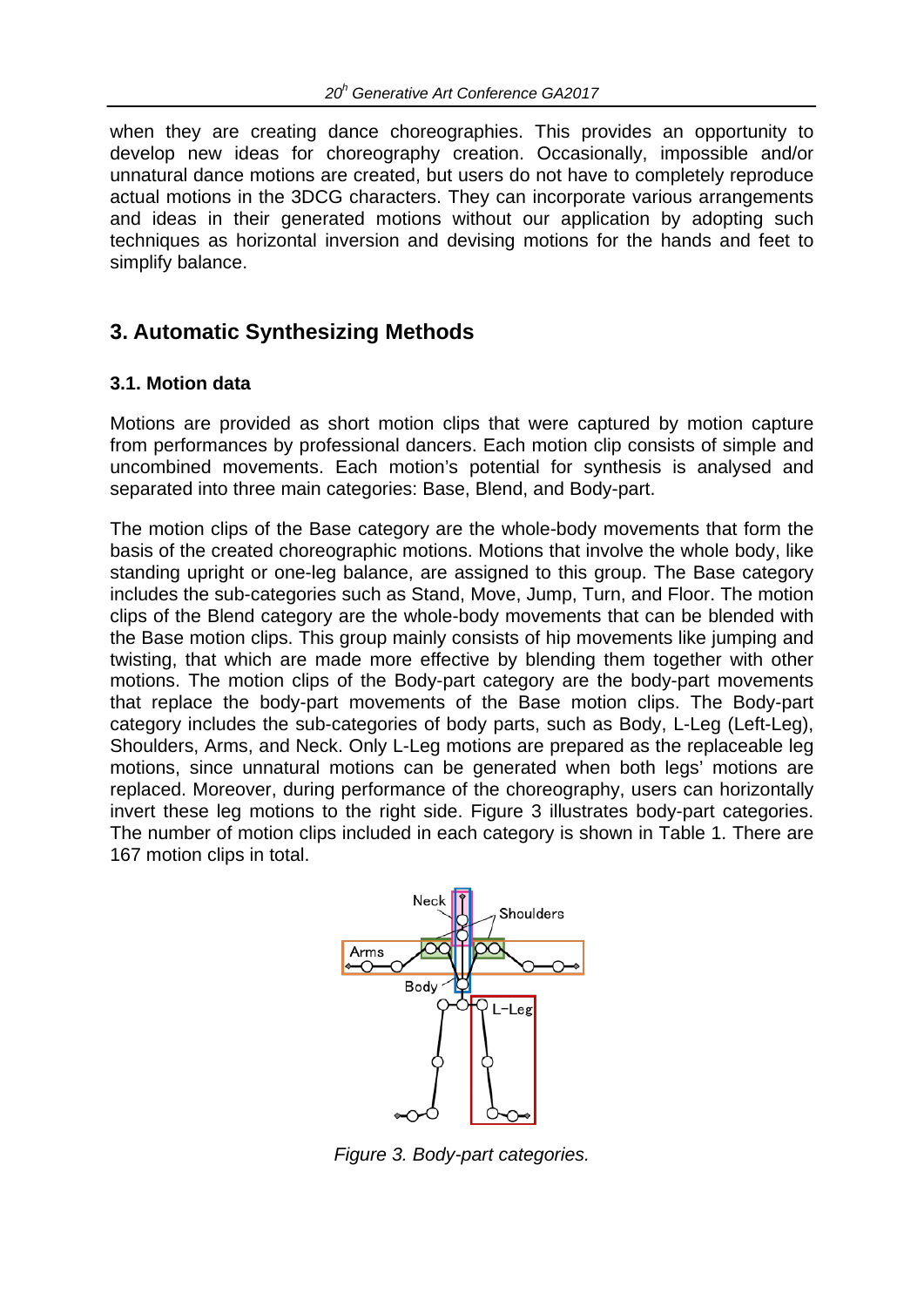| Motion category |              | Number of motions |     |
|-----------------|--------------|-------------------|-----|
| <b>Base</b>     | <b>Stand</b> | 20                |     |
|                 | Move         | 12                |     |
|                 | Jump         | 10                | 60  |
|                 | Turn         | 6                 |     |
|                 | Floor        | 12                |     |
| <b>Blend</b>    |              |                   | 7   |
| Body-part       | <b>Body</b>  | 10                |     |
|                 | <b>Neck</b>  | 10                |     |
|                 | L-Leg        | 26                | 100 |
|                 | Shoulders    | 8                 |     |
|                 | Arms         | 46                |     |
| Total           |              |                   | 167 |

*Table 1. Categories and the number of motions used in BMSS 4.1.*

### **3.2. Automatic synthesis of body-part motions**

Figure 4 shows concept of generating Units. Short choreographic motions about five seconds long are automatically generated by synthesizing various body-part motion clips. In Figure 4, an Arms motion and a L-Leg motion are synthesized to the userselected Base motion. Based on the motion categories selected by the users, bodypart motions synthesized to the Base motion are selected and the synthesis timings are randomly determined. This feature allows countless variations of choreographies to be created each time.



*Figure 4. Concept of generating Units.*

The motion clips that are used for the synthesis are automatically selected. First, it randomly determines the number of motion clips that are synthesized to the Base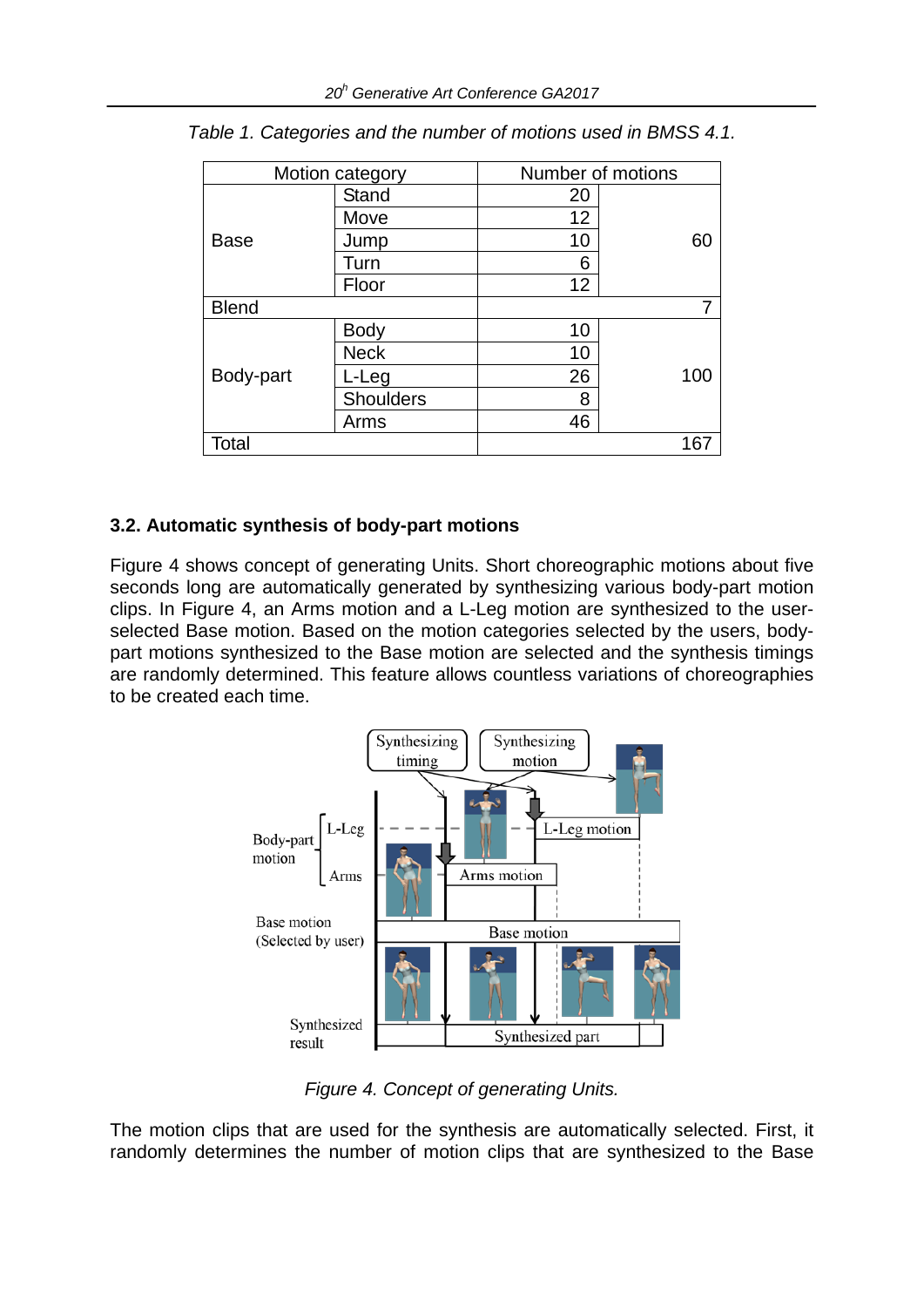motion clip based on the upper limit of the categories selected by the users. Next, the motion categories are selected from the Blend or Body-part categories. Then one motion clip is selected for each category. To show many selections and provide an opportunity to develop new ideas for choreography creation, ten Units are created at the same time. The same motion clips are not selected as possible in the ten created Units to avoid duplication and to ensure a certain degree of variety.

The synthesis timing of the motion clips is automatically determined. Perhaps impossible or unnatural motions are generated if the synthesis timing is simply determined by a random number. To reduce the chance of generating such motions, we adjusted the synthesis timing by the constraints of body parts making contact with the floor [6].

#### **3.3. Automatic generation of Phrases**

Our system supports the automatic generation of Phrases to investigate motion connectivity. The connectivity between saved Units is evaluated using the similarity of starting/ending poses included in each Unit, determined by the distance between connectable poses. Based on this idea, a few Units are connected that contain a pose that resembles the starting/ending pose of the Units entered by users. In our system, the generated Phrase consists of up to four Units at present. In addition, it randomly selects a connecting Unit from within a threshold's range to make variations. Figure 5 shows examples of the created Phrases. Based on the user-selected Unit in red rectangles, the system suggests the following or previous motions from the saved Units.

We propose a method that automatically synthesizes a sequence of motions by connecting choreographies based on the distance between starting/ending poses of motions, which would make it easier to consider the connectivity of choreographies. Based on this idea, a few choreographic motions that contain a pose that resembles to the starting/ending poses of the choreographic motions entered by user are connected.



*Figure 5. Examples of generated Phrases*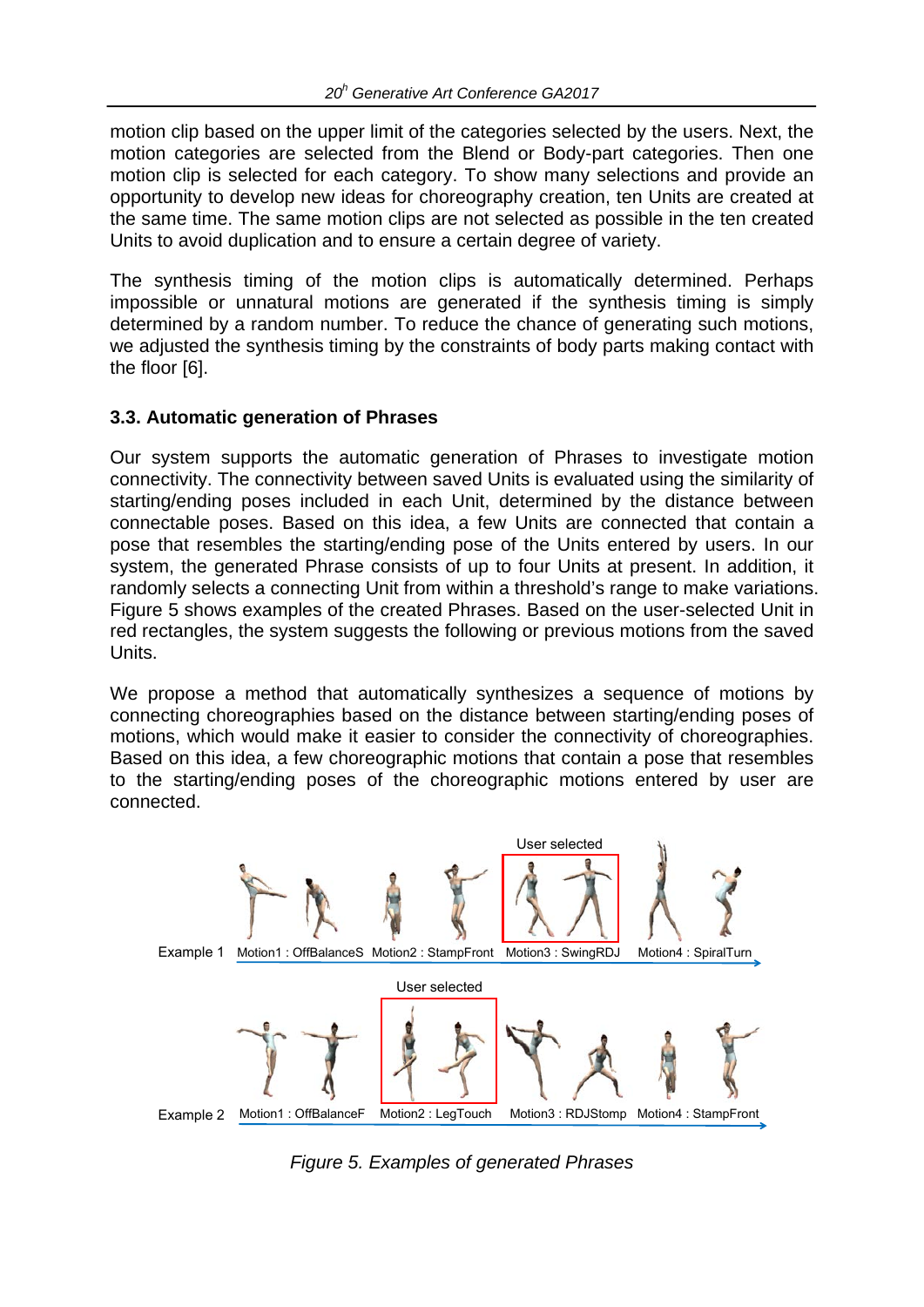# **4. Experiments**

### **4.1. Method**

We experimentally evaluated the effectiveness of supporting dance creation and our method's effectiveness of handling Phrases with eight University of Tsukuba students in Japan (JP) and seven University of California Irvine students in USA (US): 14 females and one male.

Our experiments were conducted by one set from two to four participants in a dance studio, and the experiment time per set was 90 minutes. First, we briefly explained our system to the students and they freely simulated and composed Units with the software. Second, they selected and saved around 20 Units that might have serve as seeds or hints of their own choreographies. Next, they created their own short, roughly 30-second long dance Sequences using the saved Units with two different methods: by hand or Phrases. After the students created their choreographies, they could freely add such techniques as iteration, inversion, or speed changes. They performed their choreographies themselves in front of a video camera, answered questionnaires at four levels and explained the reasons. We asked them the system's effectiveness for contemporary dance creation by two methods: hand and Phrases. We also got feedback about the effectiveness of understanding the movements and the training of dance techniques.

### **4.2. Results and discussion**



The results of the four levels are illustrated in Figure 6.

#### *Figure 6. Evaluation by students.*

All 15 students answered "very effective" or "effective enough" for contemporary dance creation by hand. None chose "effective if modified" or "not so effective". On the other hand, in terms of contemporary dance creation using Phrases, three students answered "very effective," nine answered "effective enough," and three answered "effective if modified."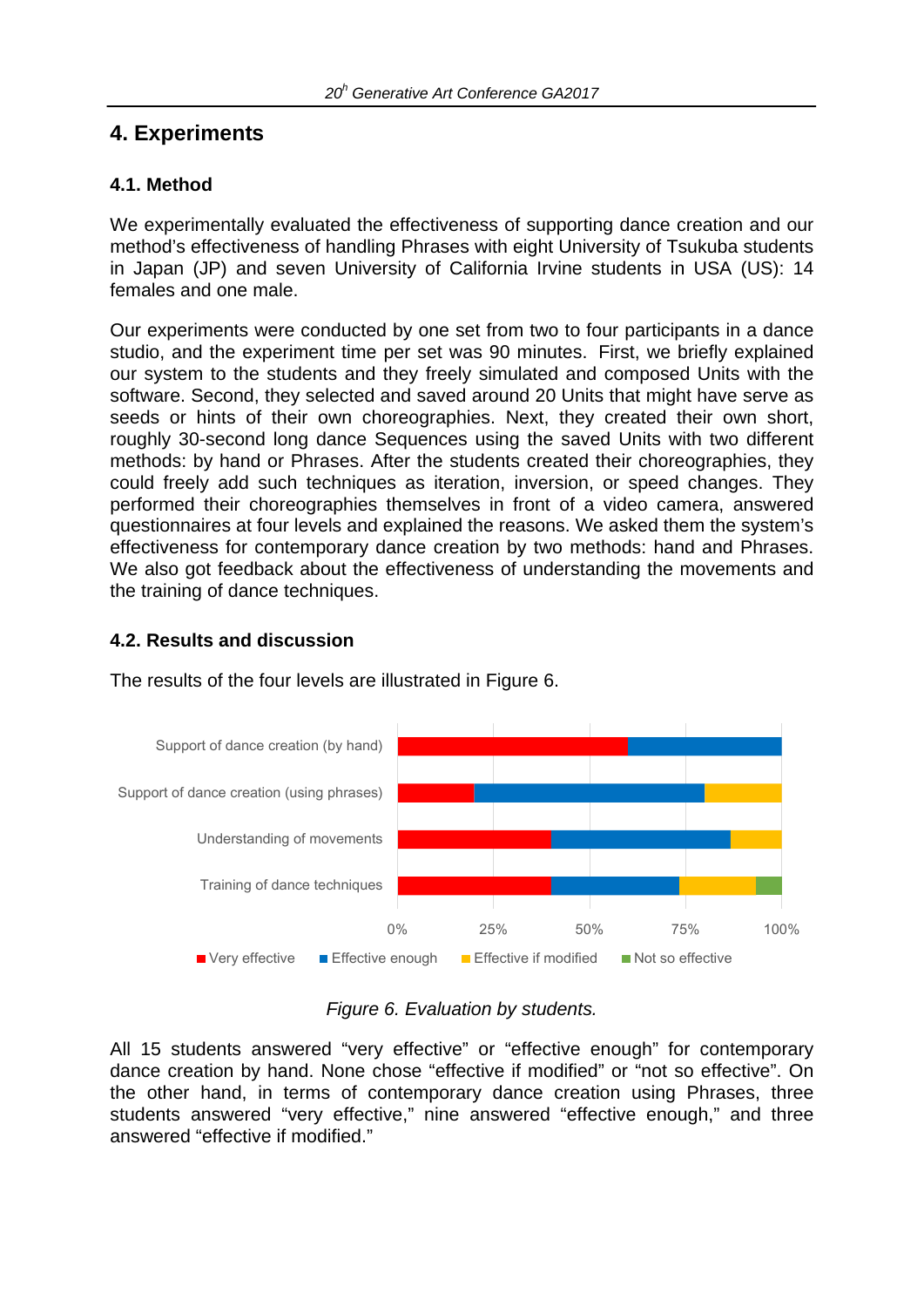By comparing these results, numerical analysis suggests that most students preferred to create Sequences by hand than using Phrases. The results indicate almost same tendency for students in Japan and US despite the difference of learning environments of contemporary dance. Several typical reasons are excerpted below. The student's country is shown in brackets: (JP) or (US). The Japanese responses were translated into English.

"I could imagine the connectivity of movements better by the hand method" (JP). "With the Sequence created by hand, it was easier to express by my actual body than using Phrases" (JP). Here are some positive reasons for using the Phrases: "[It] made new transitions I would have not naturally done and created repetition" (US), "it gives the new idea such as a way for a smoother transition in each movement" (US), "the time for creating with Phrases was shorter than by hand" (JP), and "it was easy because the flow of movements was just generated naturally by selecting a motion that I really wanted to input" (JP). The feedback suggests that our system effectively supports dance creation.

In terms of understanding the movements, 13 of 15 students (87%) chose "very effective" or "effective enough." We received the following comments: "Very easy to see dancer's movement on the screen," (US) and "some movements became hard to follow if the avatar was glitchy" (US).

In terms of training the dance techniques, 11 of 15 students (73%) chose "very effective" or "effective enough." Three answered "effective if modified," and one answered "not so effective." The main positive reason was that it "gives good practice sequences for outside of class" (US). The "not so effective" reason was that "some movements were hard to understand when it comes to a simple movement, it's easier to catch but in a harder one it's more difficult to understand the concept of the movement" (US).

# **5. Conclusion**

We developed a system that creates short contemporary dance choreographies by automatically synthesizing many body-part motions to support choreography creation. We proposed a method that automatically synthesizes phrases by connecting choreographic motions based on the distance between the starting/ending poses of motions to simplify the continuity of choreographies.

We experimentally evaluated the effectiveness of BMSS 4.1 with 15 dance students at two universities in Japan and USA. The students created choreographies using the system and performed them. We gathered questionnaire comments about the system's effectiveness for creation, training, and understanding movements. Our experiment results confirmed that automatically generating choreographic motions and phrases effectively supports dance creations. We recognized that most students preferred to create sequences by hand than using phrases. However, using phrases increased the speed of sequence creation more than that by hand and sometimes suggested new connections of movements. We verified that BMSS is a helpful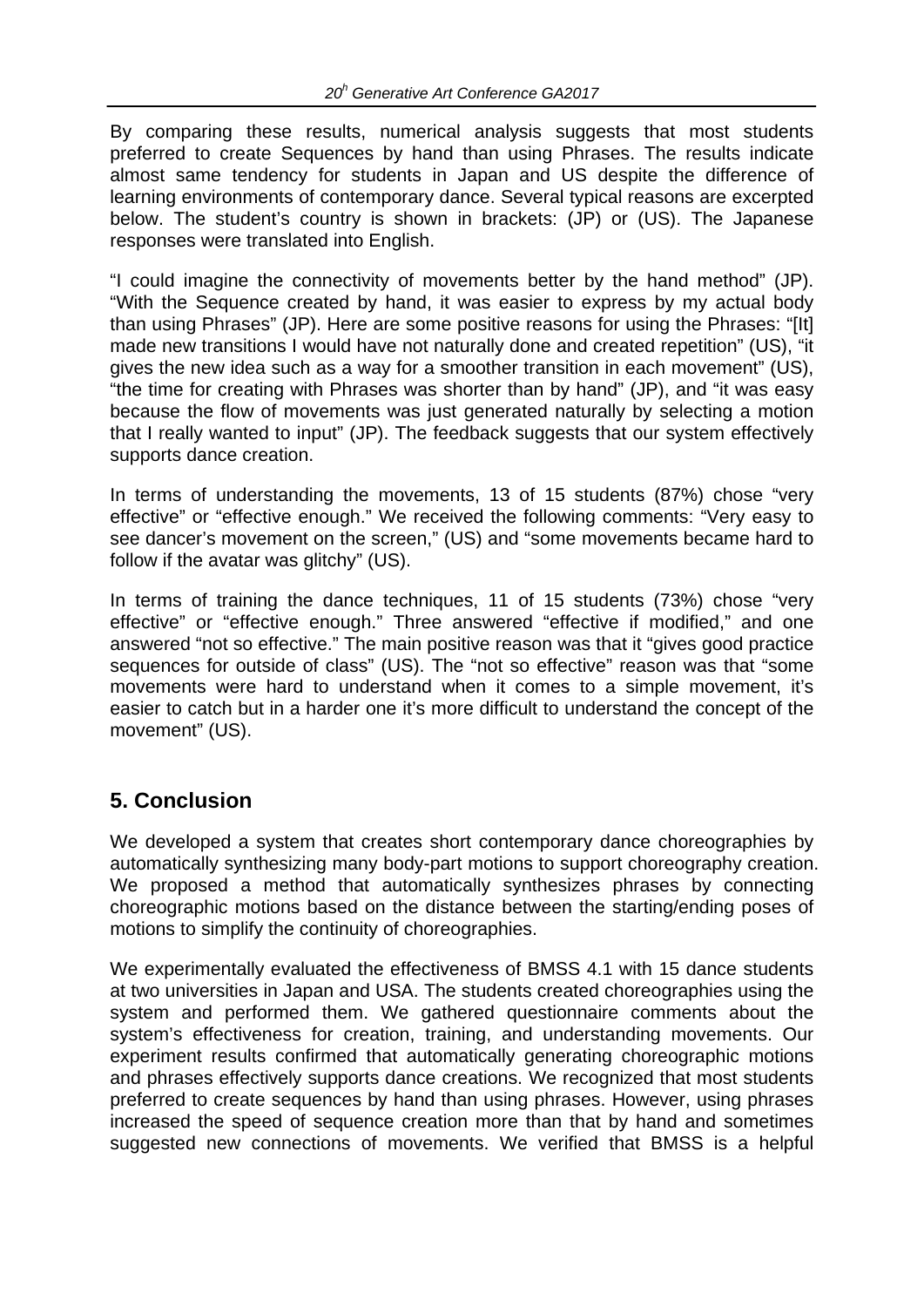creation training tool for dance students who can discover new choreographic methods, new dance movements, and greater awareness of their bodies.

In the future, we will give this system to professional choreographers and get additional feedback to improve it. Creating longer dance sequences and performing them on stage is another challenge. We will also archive additional motion clips and adapt our system to such dance genres as hip-hop or classical ballet.

#### **Acknowledgements**

We thank Kanagawa Institute of Technology for permission to use a studio and a motion capture system. This work was partly supported by JSPS KAKENHI Grant Number 15H02793.

### **References**

[1] A. Soga, B. Umino, T. Yasuda, and S. Yokoi, "Automatic Composition and Simulation System for Ballet Sequences," Visual Computer, vol.23, no.5, pp.309–316, May 2007.

[2] A. Soga, B. Umino, and M. Hirayama, "Automatic Composition for Contemporary Dance Using 3D Motion Clips: Experiment on Dance Training and System Evaluation," Proc. of International Conference on Cyberworlds 2009, pp.171–176, September 2009.

[3] A. Soga, K. Tsuda, and B. Umino, "A System for Generating Choreography on Demand Using Dance Motion," Proc. of NICOGRAPH International 2014, pp.111– 114, May 2014.

[4] B. Umino and A. Soga, "Automatic Composition Software for Three Genres of Dance Using 3D Motion Data," Proc. of the 17th Generative Art Conference, pp.79– 90, December 2014.

[5] Y. Kouno, A. Soga, and M. Shiba, "A System for Motion Synthesis of Human Body Parts Using a Touch Panel," Proc. of the 9th ACM SIGGRAPH International Conference on Virtual Reality Continuum and its Application in Industry, pp.145–146, December 2010.

[6] Y. Yazaki, A. Soga, B. Umino, and M. Hirayama, "Automatic Composition by Body-part Motion Synthesis for Supporting Dance Creation," Proc. of International Conference on Cyberworlds 2015, pp.200–203, October 2015.

[7] A. Soga, B. Umino, Y. Yazaki, and M. Hirayama, "Body-part Motion Synthesis System and its Evaluation for Discovery Learning of Dance," IEICE Transactions on Information and Systems, vol.E99-D, no.4, pp.1024–1031, April 2016.